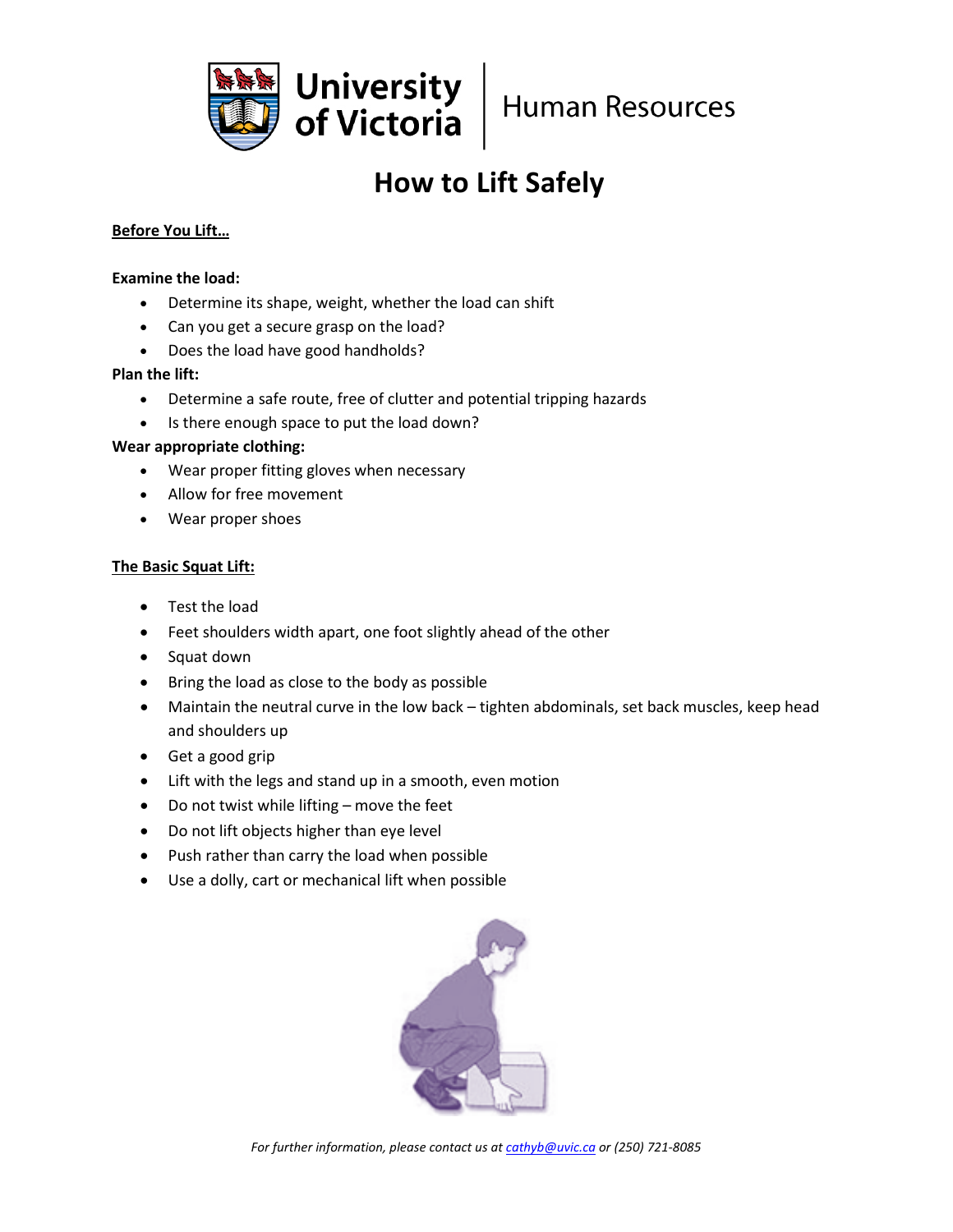

**The Golfer's Lift**: to pick up light, small objects out of deep containers or bins.



**The Tripod Lift**: for unstable loads, or for individuals with decreased arm strength.



**The Straight Leg Lift**: When obstacles prevent you from bending your knees. Bend at your hips, and do not bend your back!